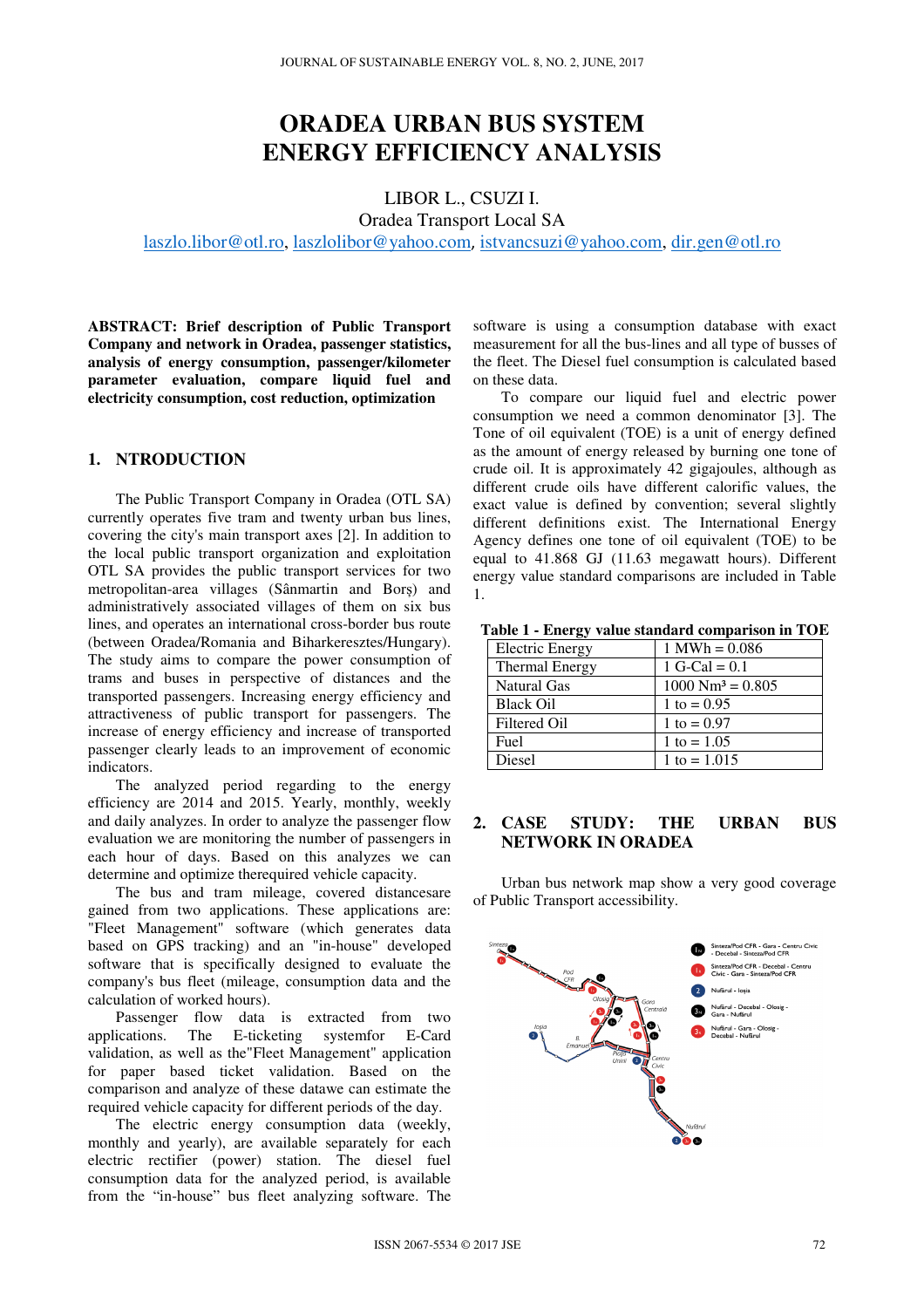

**Fig.1 - Tram and Bus network in Oradea (2016)** 

The public transport system analysis challenge how to be compared the tram and bus. The comparison is intended to analyze the tram or the bus per passenger and per kilometer for the use of energy more efficient, cost efficiency in this case is not studied (vehicle and maintenance, human resource cost will collect for economic studies).

PASSENGER FLOW DATA ANALYSIS: Comparing the 2014 and 2015 annual data from the main bus lines [4], (e.g. line 12 and17),we can see two peaks (rush hours) every day, in the morning and in the afternoon. Outside of rush hours the provided vehicle capacity is higher than the necessary. On other bus lines (e.g.line 18 or 19), the number of passengers are not visibly changing. On these lines for the whole day is true the statement that the provided vehicle capacity is higher than the demand.



**Fig.2 - Passenger flow analysis**

CONSUMPTION DATA ANALYSIS: Comparing the 2014 and 2015 annual energy consumption and mileage, we can see that with less energy we can provide even higher frequencies on the main bus lines. This method is presented in the strategies used to improve energy efficiency are.

| Table 2 - Passenger flow, distances, fuel unit |  |  |  |  |  |  |
|------------------------------------------------|--|--|--|--|--|--|
| consumption                                    |  |  |  |  |  |  |

|                 |          |          | 2014     |                      |            |
|-----------------|----------|----------|----------|----------------------|------------|
| Linia           | Calatori | Consum   | Distanta | 1/100km              | I/calator  |
| 12              | 5532     | 494.8417 | 1297.15  | 38.1483791           | 0.08945078 |
| 17              | 4121     | 386.1655 | 991.5    | 38.9476046           | 0.09370675 |
| 18              | 126      | 44.611   | 119.4    | 37.3626466           | 0.35405556 |
| 19              | 470      | 74.28    | 204      | 36.4117647           | 0.15804255 |
| 21N             | 633      | 97.74    | 279.4    | 34.9821045           | 0.15440758 |
| 21R             | 482      | 85.808   | 245.3    | 34.9808398           | 0.1780249  |
|                 |          |          |          |                      |            |
|                 |          |          | 2015     |                      |            |
| Linia           | Calatori | Consum   | Distanta | I/calator<br>1/100km |            |
| 12              | 4824     | 501.0005 | 1374.9   | 36.4390501           | 0.10385583 |
| 17              | 3712     | 357.9819 | 951.9    | 37.6070911           | 0.09643909 |
| 18              | 335      | 19.6073  | 118.4    | 16.5602196           | 0.05852925 |
| 19              | 690      | 34.9637  | 207.4    | 16.8581003           | 0.05067203 |
| <b>21N</b>      | 868      | 44.6579  | 274      | 16.2985036           | 0.05144919 |
| 21 <sub>R</sub> | 534      | 42.9508  | 254      | 16.9097638           | 0.08043221 |

STRAGEGY TO INCREASE ENERGY EFFICIENCY: Based on analyzes, the questionsare:How can we improve energy-efficiency in public transport to reduce costs? How can public transport become more attractive, "passenger friendly"? Can we improve our provided services and gain a higher profit at the same time? Which public transport systems are more energyefficient, more economical? Which systems should be a priority, should be developed? [5].

After deeply analysis of passenger flows and correlation with delivered transport capacity, the local public transport company decided in 2014 to optimize the relation between both key performance indicator to achieve small and medium-capacity buses. It was tendered five pieces of KARSAN-Jest, small-capacity bus, with 11 sitting and 10 standing place, and seven piece ISUZU-Novocity, medium-capacity bus which has 16 sitting and 39 standing places. The KARSAN average fuel consumption is 11 liter/100km, while the ISUZU 16 liter/100km. Compared to, a standard capacity SOLO (12m long, cca.100 passenger capacity) bus consumption of between 31 and 35 liter/100km. In addition, procurement has increased with five large capacity (18m long, 150 passenger) articulated buses, of which consumption is between 49 and 55 liter/100km.



**Fig.3 - KARSAN JEST, small capacity bus (21 passenger)**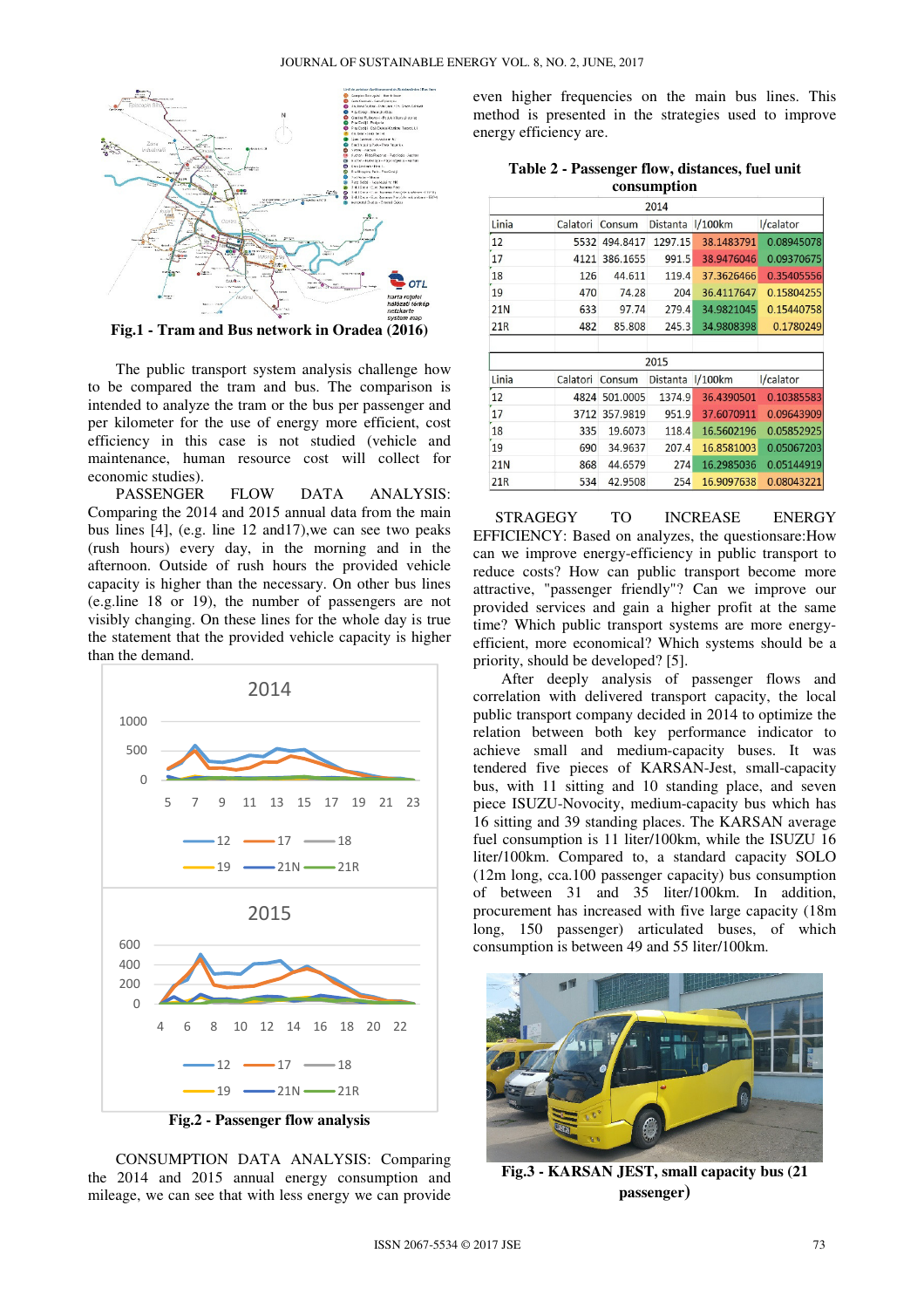

**Fig.4 - ISUZU Novocity, medium capacity bus (55 passenger)** 



**Fig.5 - SOLARIS Urbino 12, most used capacity bus (107 passenger)** 



**Fig.6 - MAN, high capacity bus (155 passenger)** 

Analyzing the passenger flow we could estimate the necessary vehicle capacity we should provide for each line in each part of the day. In 2015 we optimized the provided vehicle capacity for demand.



As we can see on mainbus lines, such as the line 12 or 17we have achieved savings, despite the fact that on

these lines, at rush hours, we used as well the large capacity, articulated buses with high consumption data. However, medium and small capacity buses used in offpeak hours not just compensate the higher fuel consumption, but also in comparison with the 2014 data may be noticed a small decline. On the less frequented lines, as line 18 or 19 we managed to reduce the fuel consumption per kilometer to half compared to 2014 fuel consumption. The delivered vehicle capacity optimization leads not only to energy-efficiency and economic benefits, but also an increase in the comfort level of passengers on main bus lines by usingthe large capacity buses during rush hours.

## **3. TRAM AND BUS SYSTEM ENERGY-EFFICIENCY COMPARISON**

To be able to compare the electricity and liquid fuel consumption data, we need a common denominator. This will be the above-mentioned oil equivalent TOE. The analyzed periodsare:11/10/2014 - 11/16/2014 and 11/09/2015 - 11/15/2015. As the tram network covers the main transport axes, most passengersare using this kind of transport system:



**Fig. 8 - Comparison of passenger flow on transport modes** 

It is evident that in the test period, approximately two-thirds of passengers use the tram and just one-third the bus. Comparing the two public transport system wecan see that the distance traveled is inversely proportional to the number of passengers carried. The mileage data includes data from the metropolitan area lines as well.



**Fig. 9 - Mileage of trams and buses (during this period)**